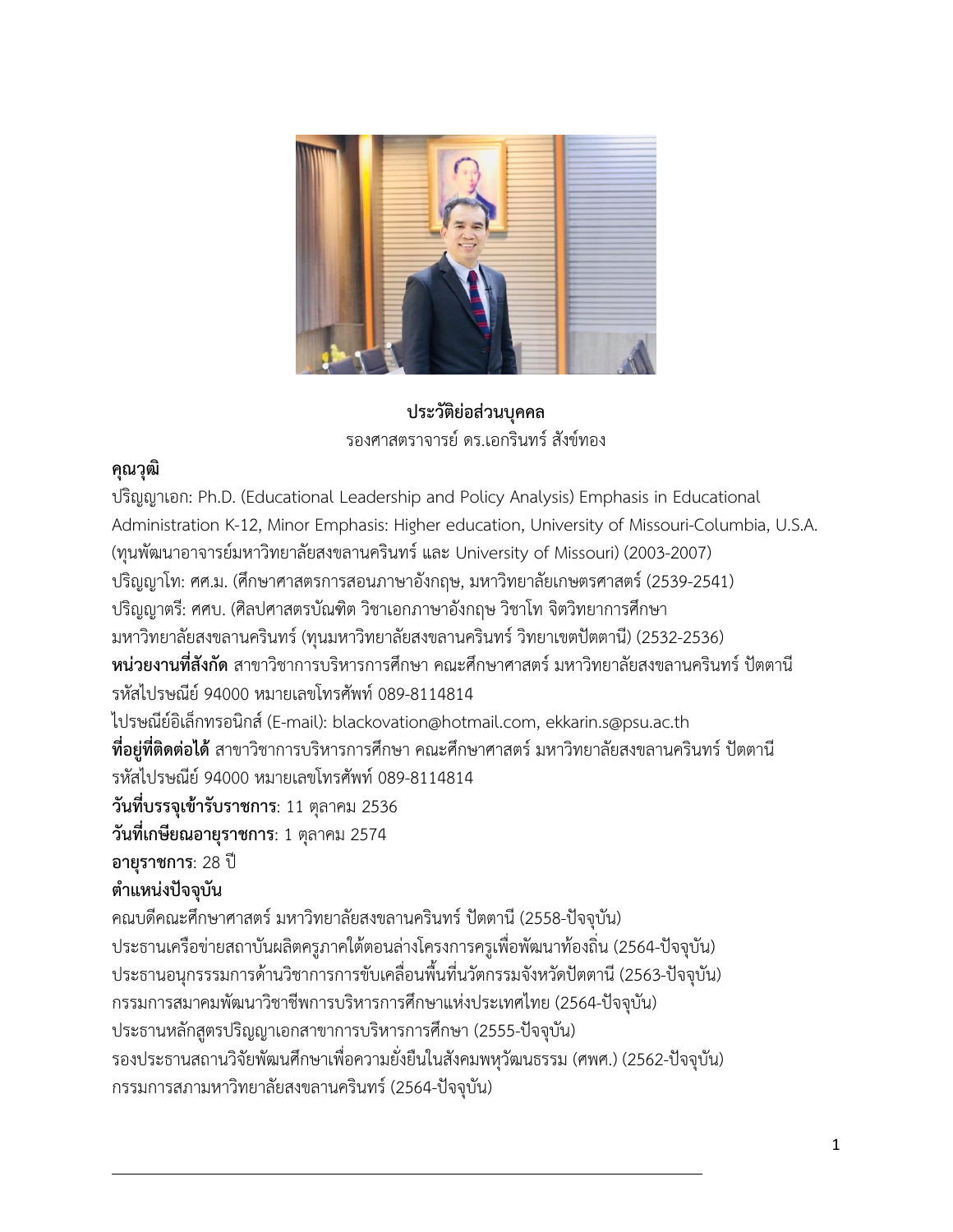กรรมการสมาคมการศึกษาแห่งประเทศไทย (2563-ปัจจุบัน) กรรมการวิชาการ มหาวิทยาลัยการกีฬาแห่งชาติ วิทยาเขตยะลา (2564-ปัจจุบัน) กรรมการวิชาการ มหาวิทยาลัยสงขลานครินทร์ วิทยาเขตสุราษฏร์ธานี (2563-ปัจจุบัน) กรรมการนโยบายการศึกษา มหาวิทยาลัยสงขลานครินทร์ (2564-ปัจจุบัน)

## ้ประสบการณ์การทำงาน

อุปนายกสมาคมพัฒนาวิชาชีพการบริหารการศึกษาแห่งประเทศไทย รองประธานสภาคณบดีคณะครุศาสตร์ศึกษาศาสตร์แห่งประเทศไทย คณะกรรมการจัดทำมาตรฐานคุณวุฒิระดับปริญญาตรี (หลักสูตร 4 ปี) และระดับบัณฑิตศึกษาสาขาครุศาสตร์และ สาขาศึกษาศาสตร์ คณะกรรมการประจาคณะครุศาสตร์มหาวิทยาลัยราชภัฏนครศรีธรรมราช รองคณบดีฝ่ายวิชาการและวิเทศสัมพันธ์ หัวหน้าภาควิชาการบริหารการศึกษา รักษาการรองคณบดีฝ่ายวิชาการและวิเทศสัมพันธ์การบริการวิชาการ บัณฑิตและวิจัย รองผู้อานวยการศูนย์วิจัยพหุวัฒนธรรมศึกษาเพื่อการพัฒนาที่ยั่งยืน ้ผู้ช่วยรองผู้อานวยการ ฝ่ายนโยบายและแผน โรงเรียนสาธิตมหาวิทยาลัยสงขลานครินทร์ ปัตตานี เลขานุการสภาอาจารย์มหาวิทยาลัยสงขลานครินทร์วิทยาเขตปัตตานี

## **ประวัติการได้รับเครื่องราชอิสริยาภรณ์**

| วันที่     | ประเภท      | ชนิด | ตำแหน่งระดับ         |
|------------|-------------|------|----------------------|
| 05/12/2542 | เครื่องราชฯ | จ.ช. | อาจารย์ 4            |
| 05/12/2545 | เครื่องราชฯ | ต.ม. | อาจารย์ 5            |
| 05/12/2549 | เครื่องราชฯ | ต.ช. | ผู้ช่วยศาสตราจารย์ 6 |
| 05/12/2552 | เครื่องราชฯ | ท.ม. | ผู้ช่วยศาสตราจารย์ 7 |
| 05/12/2555 | เครื่องราชฯ | ท.ช. | ผู้ช่วยศาสตราจารย์   |
| 28/07/2563 | เครื่องราชฯ | 9.31 | รองศาสตราจารย์       |

# **รางวัลที่ได้รับ**

- ได้รับเชิญให้เข้าร่วมสัมมนา David Clark ประจาปี2007 จัดโดย University Council of Educational Administration (UCEA), U.S.A.

- Honorable mention award from the Office of Education Council in the 15th National Conference on "Educational Research" between June 23-25, 2013 at Centara Grand at Central World Bangkok, Thailand, International Awards

- International Travel Award for the 2013 American Educational Research Association (AERA), San Francisco, California, April 27-May 1, 2013.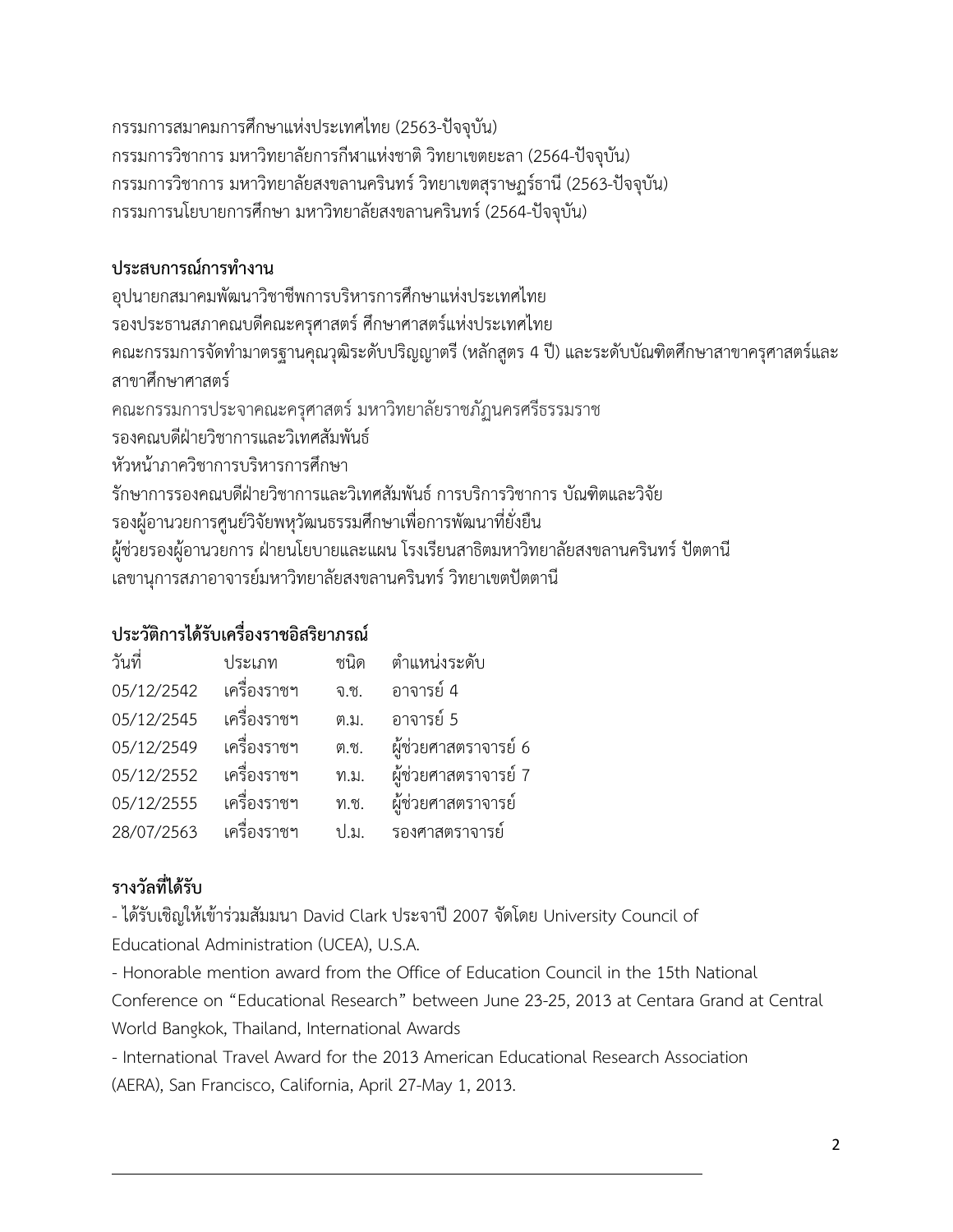- รางวัลบุคลากรดีเด่นคณะศึกษาศาสตร์ มหาวิทยาลัยสงขลานครินทร์ ประจาปี 2556

- รางวัลอาจารย์ที่เป็นที่รัก เคารพ และศรัทธาของศิษย์ ประจาปี 2556

- Outstanding poster presentation in INTERNATIONAL CONFERENCE Education and

Leadership in Glocalization: What does "think globally, act locally" mean for education around the world? May 21nd - 24th, 2014, Phuket Thailand.

- ได้รับเกียรติบัตรจากงาน "วันแห่งคุณค่าสงขลานครินทร์" ในฐานะบุคคลที่มีผลงานวิจัยที่ได้รับ รางวัลระดับนานาชาติ ระดับชาติ และผลงานเผยแพร่ทางสื่อมวลชน" ประจาปี 2557

-ทุนโครงการปริญญาเอกกาญจนาภิเษก (คปก.) สาขาการบริหารการศึกษาประจาปีพ.ศ. 2558

- นักวิจัยดีเด่นคณะศึกษาศาสตร์ ปี พ.ศ. 2558

- ได้รับเกียรติบัตรจากงาน "วันแห่งคุณค่าสงขลานครินทร์" ในฐานะบุคคลที่มีผลงานวิจัยที่ได้รับ รางวัลระดับชาติประจาปี2558

- รางวัลผลงานวิจัยระดับดี เรื่อง "การกำหนดนโยบายและการนำนโยบายโรงเรียนแนวพหุวัฒนธรรมศึกษาไปสู่ การปฏิบัติ: กรณีศึกษาโรงเรียนเทศบาลสามัคคีจังหวัดปัตตานี." จากสานักงานคณะกรรมการวิจัยแห่งชาติ(วช.) ประจาปีพ.ศ. 2558 สาขาการศึกษา

-ศิษย์เก่าดีเด่นมหาวิทยาลัยสงขลานครินทร์ วิทยาเขตปัตตานี ประจาปี พ.ศ. 2562

- รางวัลผู้บริหารสถานศึกษาดีเด่นจากสมาคมพัฒนาวิชาชีพการบริหารการศึกษาแห่งประเทศไทย พ.ศ. 2563

- รางวัลคณบดีดีเด่นแห่งชาติโดยสภาคณบดีคณะครุศาสตร์ศึกษาศาสตร์แห่งประเทศไทยประจาปีพ.ศ. 2562

- ประกาศเกียรติคุณในฐานะประธานกลุ่มเครือข่ายการวิจัยของสภาคณบดีคณะครุศาสตร์ศึกษาศาสตร์แห่ง ประเทศไทยประจาปีพ.ศ. 2563

### **English publications (In brief)**

Lwin, S., Sungtong, E., & Auksornit, V. (2022). Implementation of online learning program in migrant community: Teachers' challenges and suggestions. *Turkish Online Journal of Distance Education*. 23 (1), 43-59 . DOI: 10.17718/tojde.1050351 (Scopus)

Sungtong, E. (2017). Perspectives, dilemmas and multicultural leadership of public school principals in the three Southern border provinces of Thailand. In D. Sharps (Ed.), Handbook on Comparative and International Studies in Education (pp. 343-362). Charlotte, NC: Information Age Publishing (IAP). (ได้รับรางวัล International Travel Award ในการเดินทางไปนาเสนอผลงานวิจัยชิ้นดังกล่าวจาก

American Educational Research Association (AERA)

Engchun, R., Sungtong, E., & Haruthaithanasan, T. (2018). Homeschooling in Southern Thailand: Status and proposed guidelines for learning process management, Kasetsart Journal of Social Sciences (2018), http://dx.doi.org/10.1016/j.kjss.2017.08.003 **(Scopus).**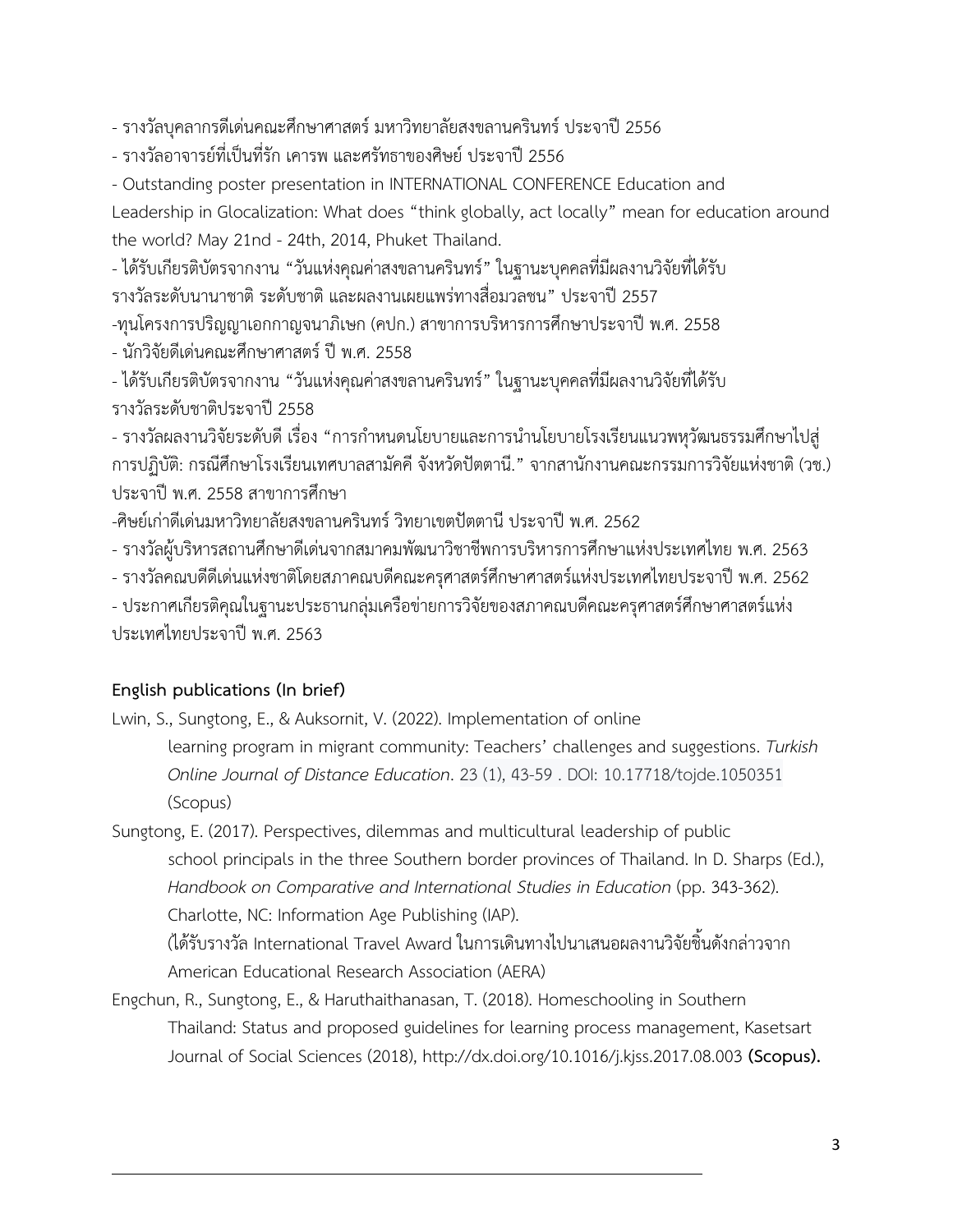- Brooks, M., & Sungtong, E. (2015). We still have bombings: School principals and insurgent violence in Southern Thailand. *International Journal of Leadership in Education*. Retrieved July 21, 2015 from http://dx.doi.org/10.1080/ 13603124.2015.1059489 **(ISI and scopus).**
- Sungtong, E., Maxcy, B. D. & Grogan, M. (2015). The leadership of public secondary school principals in an era of education reform and cultural unrest. In I. S. Brooks & M. C. Brooks (Eds.). (pp. 159-184). *Urban Educational Leadership for Social Justice*. Charlotte, NC: Information Age Publishing.
- Brooks, M., & Sungtong, E. (2014). Leading in Conflict Zones: Principal Perceptions of Armed Military Guards in Southern Thai Schools. *Planning and Changing*. *3/4*(45), 356- 380.
- Nitjarunkul, K., Sungtong, E., & Placier, P. (2014). Challenges of educators in the context of education reform and unrest: A study of Southern border provinces in Thailand. *Asian Social Science*, *10*(18), 232-239. **(Scopus and corresponding author)**
- Sungtong, E., & Brooks, M. (2013). Developing from assistant to full principal in a context of social unrest: The case of Southern Thailand. In Normore, A. H., & Erbe, N. (Eds.), *Advances in Educational Administration, Collective Efficacy: Interdisciplinary Perspectives on International Leadership (pp.309-324). Bingley, UK: Emerald Group Publishing Limited.* **(Scopus).**
- Maxcy, B. D., Sungtong, E. & Nguyen, T.S.T. (2010). Challenging school leadership in Thailand's Southern border provinces. *Educational Management, Administration and Leadership*. 38 (2), 164-183. **(ISI and Scopus)**
- Maxcy, B. D., Sungtong, E. & Nguyen, T. S. T. (2010). "Legitimating Leadership in Southern Thai Schools: Considering Local Responses to Neoliberal Reforms". *Education Policy*. 24(1), 110-136. **(ISI and Scopus)**

#### **Book Chapter**

- Sungtong, E., Maitreephun, W., Choosuwan, R., & Auksornit, V., (In press). Pre-Service Teacher Education in Thailand in the Changing Time: Policies and Challenges. In Brooks, J. (Ed.) *(XX-XX) Teaching, learning and leading in the world schoolhouse: Globalization, neoliberalism and education* Charlotte, NC: Information Age Publishing (IAP).
- Brooks, M. C., & Sungtong, E. (2015). The Challenge of multicultural education during insurgency: The case of Southernmost Thailand. In G. Jean-Marie, S. Sider, & C. Desir (Eds.) (pp. 189-199). *Comparative International Perspectives on Education and Social Change in Developing Countries and Indigenous Peoples in Developed*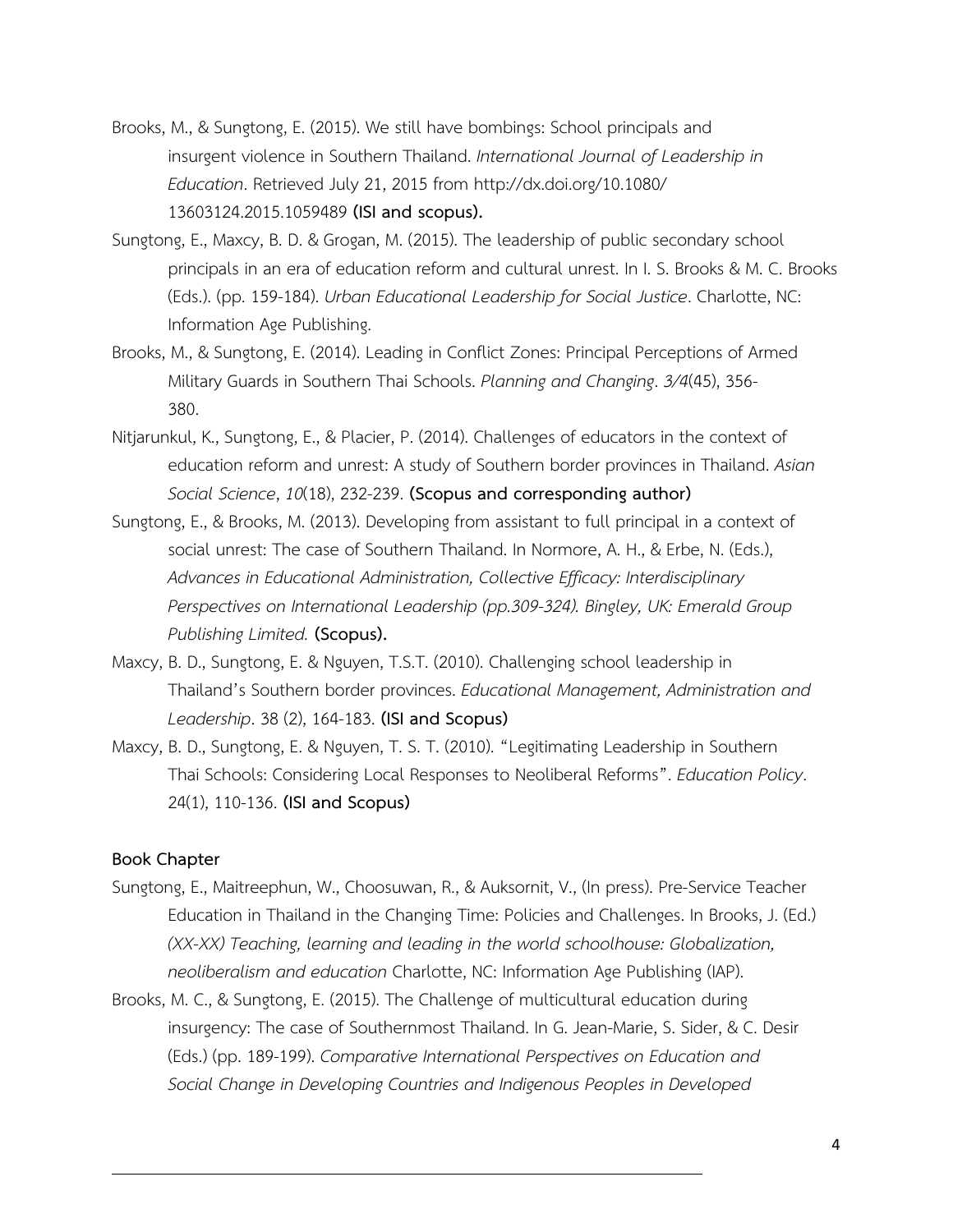*Countries.* Charlotte, NC: Information Age Publishing.

#### **International Presentations (In brief)**

- Lwin, S., Sungtong, E., & Maitreephun, W. (2021). Accredited non-formal basic education for outof-school migrant children in Thailand. 6th Annual International Seminar on Transformative Education and Educational Leadership (AISTEEL 2021), 591, 547–550. https://www.atlantis-press.com/proceedings/aisteel-21/125962793
- Chinthada, P., Sungtong, E. Ekkarin, & Choosuwan, R. (2018). Perspectives of primary school administrators on educational management for social justice in the three Southern border provinces of Thailand (pp.23-30). Paper presented at the 5th National and 3rd International Conference on Education (NICE) 2018 July 5-7, 2018, Phuket Graceland and Spa Resort, Thailand.
- Lwin, S., & Sungtong, E. (2018). Implementation of exam preparation outreach program (EPOP) in migrant community: Teachers' challenges and suggestions (pp.68-79). Paper presented at the 5th National and 3rd International Conference on Education (NICE) 2018 July 5-7, 2018, Phuket Graceland and Spa Resort, Thailand.
- Peth, P., & Sungtong, E. (2018). Dropout factors in lower-secondary school, Cambodia: A case study of a lower- secondary school in Kampong Speu Province (pp.80-93). Paper presented at the 5th National and 3rd International Conference on Education (NICE) 2018 July 5-7, 2018, Phuket Graceland and Spa Resort, Thailand.
- Thongsuksai, T., Sungtong, E., Haruthaithanasan, T., & Nitjarunkul, K., (2018). Multicultural education management for early childhood education: A case study of schools in Southern border provinces of Thailand (pp.103-113). Paper presented at the 5th National and 3rd International Conference on Education (NICE) 2018 July 5-7, 2018, Phuket Graceland and Spa Resort, Thailand.
- Wongpot, P., Sungtong, E. (2018). Entrepreneurial education promotion in higher education institutions: A case study of autonomous university in Southern region (pp.215-223). Paper presented at the 5th National and 3rd International Conference on Education (NICE) 2018 July 5-7, 2018, Phuket Graceland and Spa Resort, Thailand.
- Sumiati, & Sungtong, E. (2018). Teacher Professional Learning in Secondary Schools of Thailand and Indonesia: An International Comparative Study (pp.224-223). Paper presented at the 5th National and 3rd International Conference on Education (NICE) 2018 July 5-7, 2018, Phuket Graceland and Spa Resort, Thailand.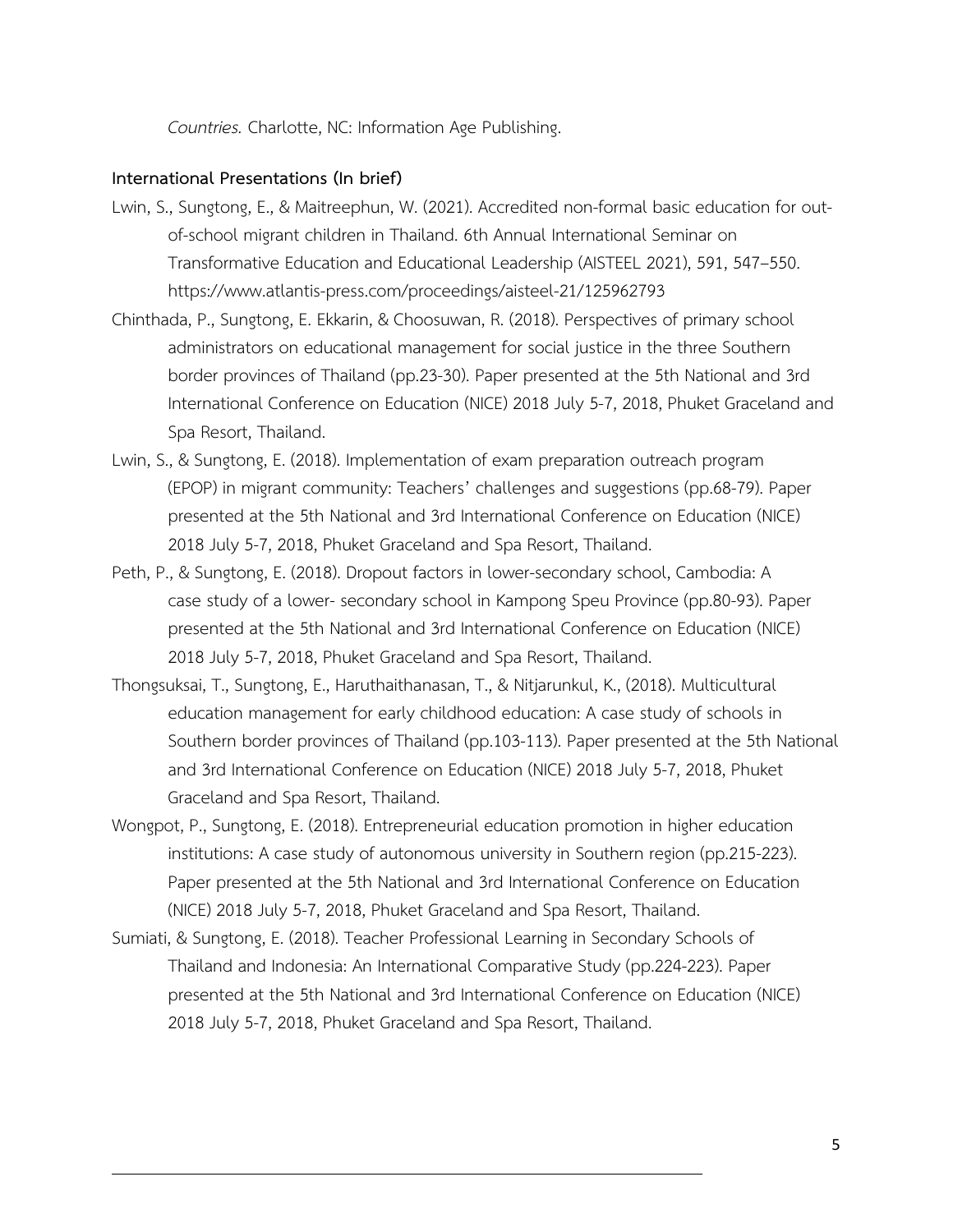- Nilaeh, N., & Sungtong, E. (2018). Model of parallel educational management of vocational institutes in Pattani: A case study of Pattani industrial and community education (pp.234- 241). Paper presented at the 5th National and 3rd International Conference on Education (NICE) 2018 July 5-7, 2018, Phuket Graceland and Spa Resort, Thailand. Abdulloh, W. Sungtong, E. (2018). The study of social expectation towards the working roles of the provincial education office: A case study of Narathiwat Province Education Office (pp.242-252). Paper presented at the 5th National and 3rd International Conference on Education (NICE) 2018 July 5-7, 2018, Phuket Graceland and Spa Resort, Thailand.
- Asae, A., & Sungtong, E. (2018). Driving educational policy for security in the unrest situation: A case study in basic educational institutions in Southern Border Provinces (pp.262-270). Paper presented at the 5th National and 3rd International Conference on Education (NICE) 2018 July 5-7, 2018, Phuket Graceland and Spa Resort, Thailand.
- Wattanachaiwanich, R., Kulmanee, P., Sriparat, W., & Sungtong, E. (2018). The enterprise risk management model of Buddhism in the Threte southern border provinces (pp.278-279). Paper presented at the 5th National and 3rd International Conference on Education (NICE) 2018 July 5-7, 2018, Phuket Graceland and Spa Resort, Thailand.
- Sungtong, E. (2015). *Policy Formulation and Policy Implementation on Multicultural-Oriented School: A Case Study of Samakee Municipality School, Pattani Province, Thailand.* The 2nd INTCESS 15, International Conference on Education and Social Sciences, Istanbul, Turkey, February 2-4,
- Kerdtip, C., & Sungtong, E. (2015). Developing strategies for conflict management of school and community in three Southernmost provinces: Pattani case study. The 2nd INTCESS 15, International Conference on Education and Social Sciences, Istanbul, Turkey, February 2-4,
- Sungtong, E. (2013). *Perspectives, dilemmas, and multicultural leadership of public school principals in Southern Thailand*. Paper presented at the annual meeting of the American Educational Research Association (AERA), San Francisco, California, U.S.A. April, Sunday 28.
- Brooks, M. & Sungtong, E. (2013). *Education in Southern Thailand: Exploring How School Principals Mitigate Drivers of Fragility*. Paper presented at the annual meeting of the American Educational Research Association (AERA), San Francisco, California, U.S.A. April, Sunday 28.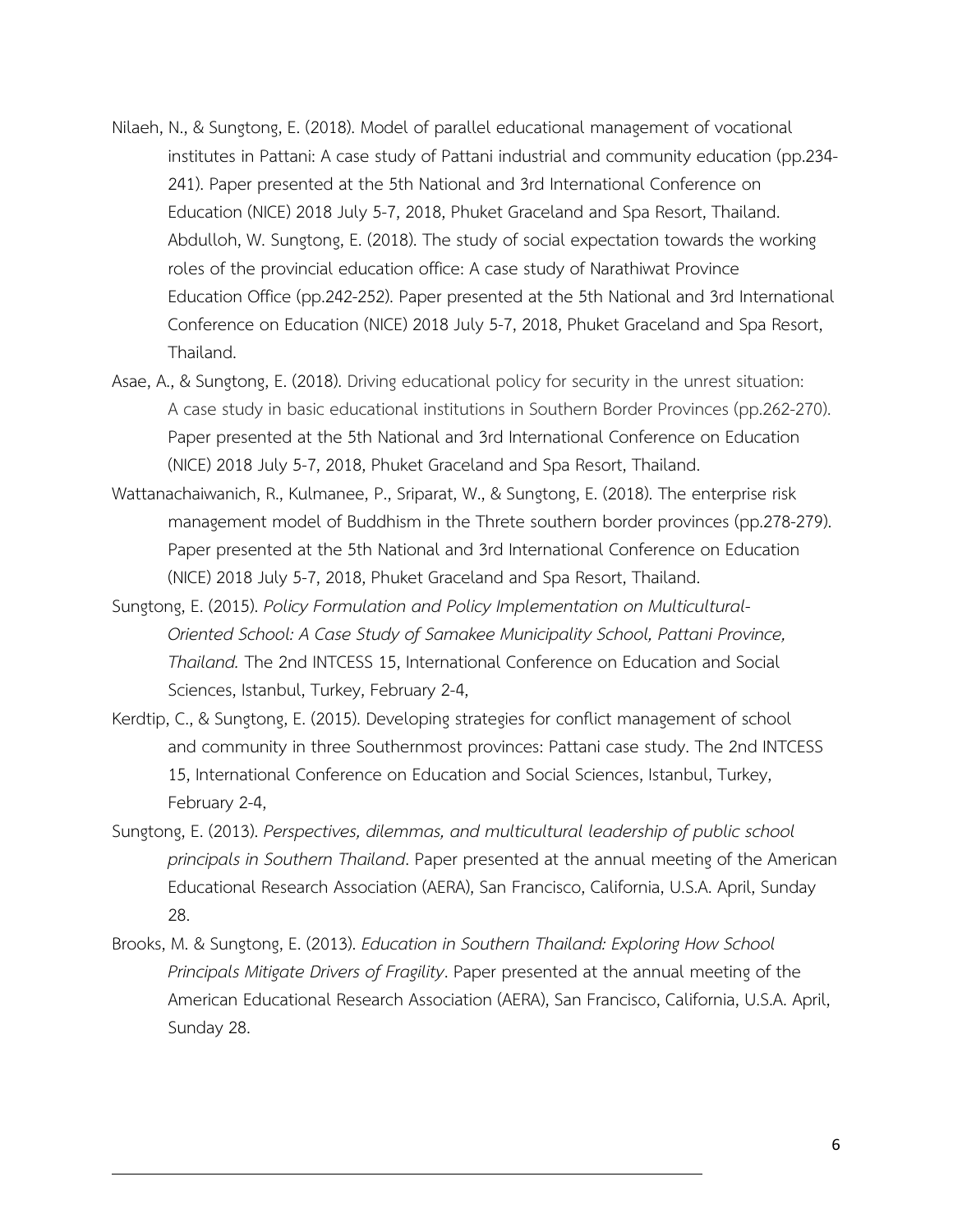- Nitjarunkul, K., Sungtong, E., Abhisab, W., Placier, P., Grogan, M., Maxcy, B. D. & Nguyen, T. S. T. (2013). *Challenges of educators in the contexts of education reform and unrest: A study of Southern Border Provinces of Thailand*. Poster presented at the annual meeting of the American Educational Research Association (AERA), San Francisco, California, U.S.A. April, Sunday 28.
- Maxcy, B.D., Sungtong, E., & Nguyen, T.S.T. (April, 2009). *Challenging Leadership in Southern Thailand: New Competitions and New Legitimations*. Paper presented for the annual meeting of the American Educational Research Association (AERA), San Diego, CA, U.S.A.
- Maxcy, B. D., Sungtong, E., & Nguyen, T.S.T. (November 2008). *Legitimating leadership in local states of emergency:" Neo-liberal reform logics and southern Thai schools*. Paper presented at the Annual Meeting of the University of Council of Educational Administration (UCEA), Orlando, Florida, U.S.A.
- Sungtong, E., Grogan, M., Maxcy, B. (April, 2008). *The nature of leadership of public secondary school principals in the era of education reform and cultural unrest*. Paper presented at the International Conference on Educational Leadership in Cultural Diversity and Globalization. Phuket, Thailand.
- Sungtong, E., Grogan, M., Maxcy, B. (April, 2008). *Leadership challenges to public secondary school principals in the era* of education reform and cultural unrest in border provinces of Southern Thailand. Paper presented at the International Conference on Educational Leadership in Cultural Diversity and Globalization. Phuket, Thailand.
- Maxcy, B., Nguyen, T. S., Goma, L., Kroner, C., & Sungtong, E. (2008). *Leadership and liminality: Exploring khwampenthai (Thainess) and nation building in multiethnic schools in Southern Thailand*. Paper presented at the annual meeting of the American Educational Research Association (AERA), New York, U.S.A. March, Friday 28.
- Brooks, J., Milligan, J., Maxcy, B.D. Nguyen, T.S. T., Crow, G., Lugg, C., Kroner, C., Goma, L. Sungtong, E.(November, 2007). *The politics of conflict and change: Educational leadership in international, transnational and comparative contexts*. Symposium presented at the annual meeting of the University Council of Educational Administration (UCEA), Washington DC., U.S.A.
- Maxcy, B. Nguyen, T. S. Sungtong, E., Goma, L., & Kroner, C. (2007). *Symposium on Leadership and liminality: An exploration of nation-building, religion, leadership and schooling in Southern Thailand.* Paper presented at the annual meeting of the University Council of Educational Administration (UCEA). Alexandria, Virginia, U.S.A. November, Friday 16.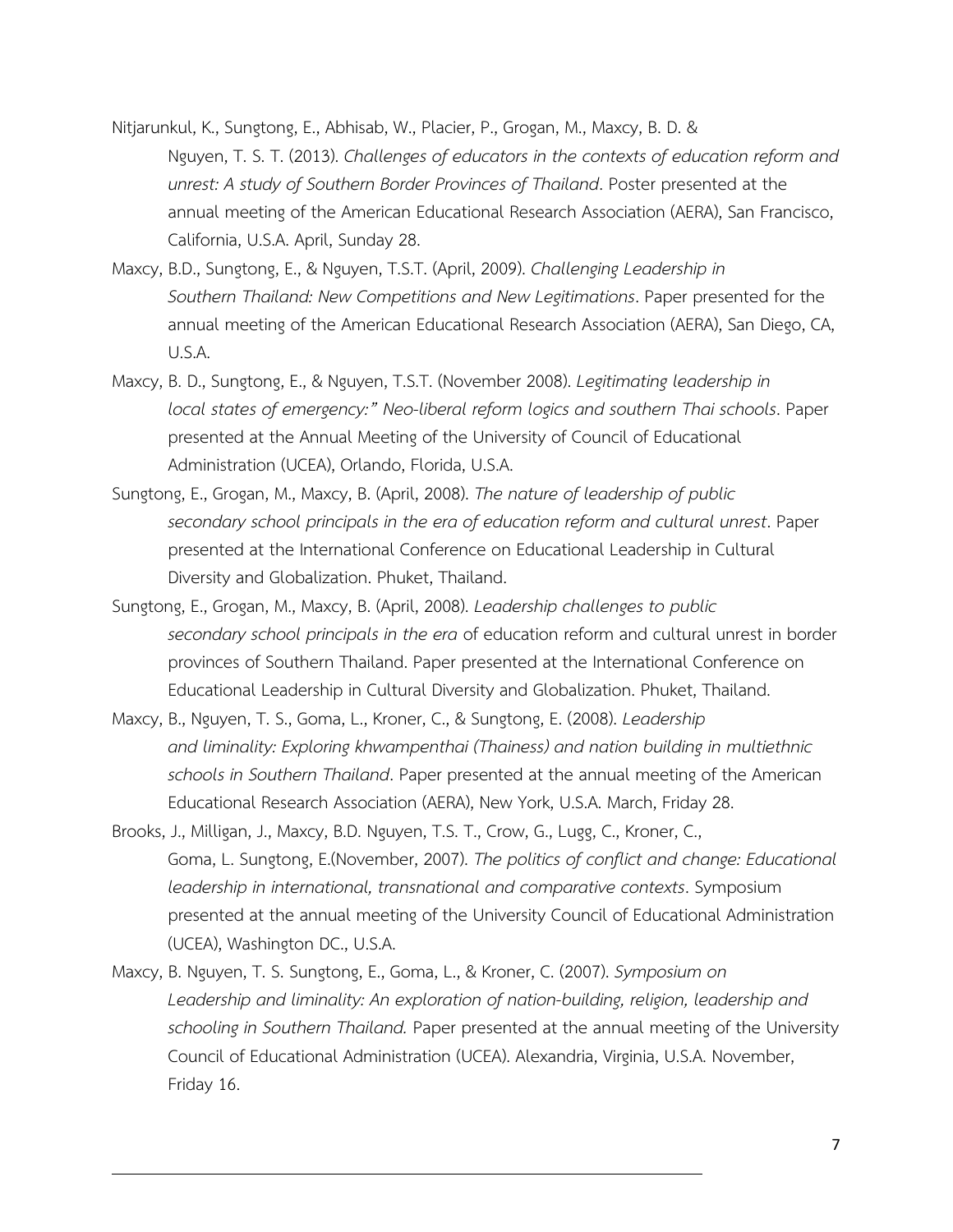- Maxcy, B.D., Sungtong, E., & Nguyen, T.S.T. (April, 2007). The challenges of public School leadership in Thailand's southern border provinces. Paper presented at the annual meeting of the American Educational Research Association (AERA),Chicago, U.S.A.
- Maxcy, B.D., Sungtong, E., & Nguyen, T.S.T. (November, 2006). *Leadership at a Contested Intersection: The Cultural Politics of School Leadership in Thailand's Restive Border Provinces.* Paper presented at the annual meeting of the University Council of Educational Administration (UCEA), San Antonio, U.S.A.
- Maxcy, B. D. & Sungtong, E. (November, 2005). *Communicative leadership and deliberative democracy: A study of leadership acts enabling a Thai school to appreciate and accommodate the religious practices of its Muslim students*. Paper discussion presented at the annual meeting of the University Council for Educational Administration (UCEA), Nashville, U.S.A.

### **งานตีพิมพ์ภาษาไทย (โดยย่อ)**

- นิสา แป้นเชียร และเอกรินทร์ สังข์ทอง. (2564). ภาวะผู้นำทางเทคโนโลยีของผู้บริหารสถานศึกษาตามทัศนะของ ครูสังกัดส านักงานเขตพื้นที่การศึกษาประถมศึกษายะลา เขต 1. *วารสารศึกษาศาสตร์ มหาวิทยาลัย ทักษิณ*, *21*(1),135-151.
- สุดารัตน์ พรหมแก้ว เอกรินทร์ สังข์ทอง ชวลิต เกิดทิพย์ และชิดชนก เชิงเชาว์. (2564).องค์ประกอบการบริหาร จัดการสะเต็มศึกษาของโรงเรียนเครือข่ายสะเต็มศึกษาของโรงเรียนมัธยมศึกษาในประเทศไทย. *วารสาร มหาจุฬานาครทรรศน์, 8*(9), 61-76.
- ดุลคิพลี หลังจิ และเอกรินทร์ สังข์ทอง. (2564). ภาวะผู้นำเชิงกลยุทธ์ของผู้บริหารที่ส่งผลต่อการเป็นองค์การแห่ง การเรียนรู้ของ โรงเรียนเอกชน สังกัดส านักงานการศึกษาเอกชนจังหวัดยะลา. *วารสารวิจยวิชาการ*, *4*(4), 93-106.
- ้ฮัมดี้ คอแดะ และเอกรินทร์ สังข์ทอง. (2564). แนวทางการพัฒนาภาวะผู้นำเชิงผู้ประกอบการของผู้บริหาร ิสถานศึกษาตามทัศนะของครู สังกัดสำนักงานเขตพื้นที่การศึกษามัธยมศึกษาเขต 15. *วารสารวิจยวิชาการ* , *4*(4), 221-234.
- ปิยฉัตร เจ้าย่าน และเอกรินทร์ สังข์ทอง. (2564).การศึกษารูปแบบวัฒนธรรมองค์การที่ส่งผลการทำงานแบบ Ho .<br>Ren So ของโรงเรียนสังกัดสำ นักงานเขตพื้นที่การศึกษามัธยมศึกษา เขต 16. *วารสารศึกษาศาสตร์ มหาวิทยาลัยมหาสารคาม*, *15*(4), 180-194.
- สุดารัตน์ พรหมแก้ เอกรินทร์ สังข์ทอง ชวลิต เกิดทิพย์และ ชิดชนก เชิงเชาว์. (2563). การบริหารจัดการสะเต็ม ศึกษาของโรงเรียนเครือข่ายสะเต็มศึกษา: กรณีศึกษาโรงเรียนมัธยมศึกษาในประเทศไทย. *วารสาร ศึกษาศาสตร์มหาวิทยาลัยสงขลานครินทร์*. 31(3), 199-212.
- วันซาวีลา เบ็ยลาเตะ เรชา ชูสุวรรณ เอกรินทร์สังข์ทอง และนิเลาะ แวอุเซ็ง. (2563). สภาพการดาเนินงาน และแนวทางการพัฒนาการสอนงานของสถานศึกษาขั้นพื้นฐานในสามจังหวัดชายแดนภาคใต้. *วารสาร วิทยบริการ มหาวิทยาลัยสงขลานครินทร์*. *31*(1), 148-156.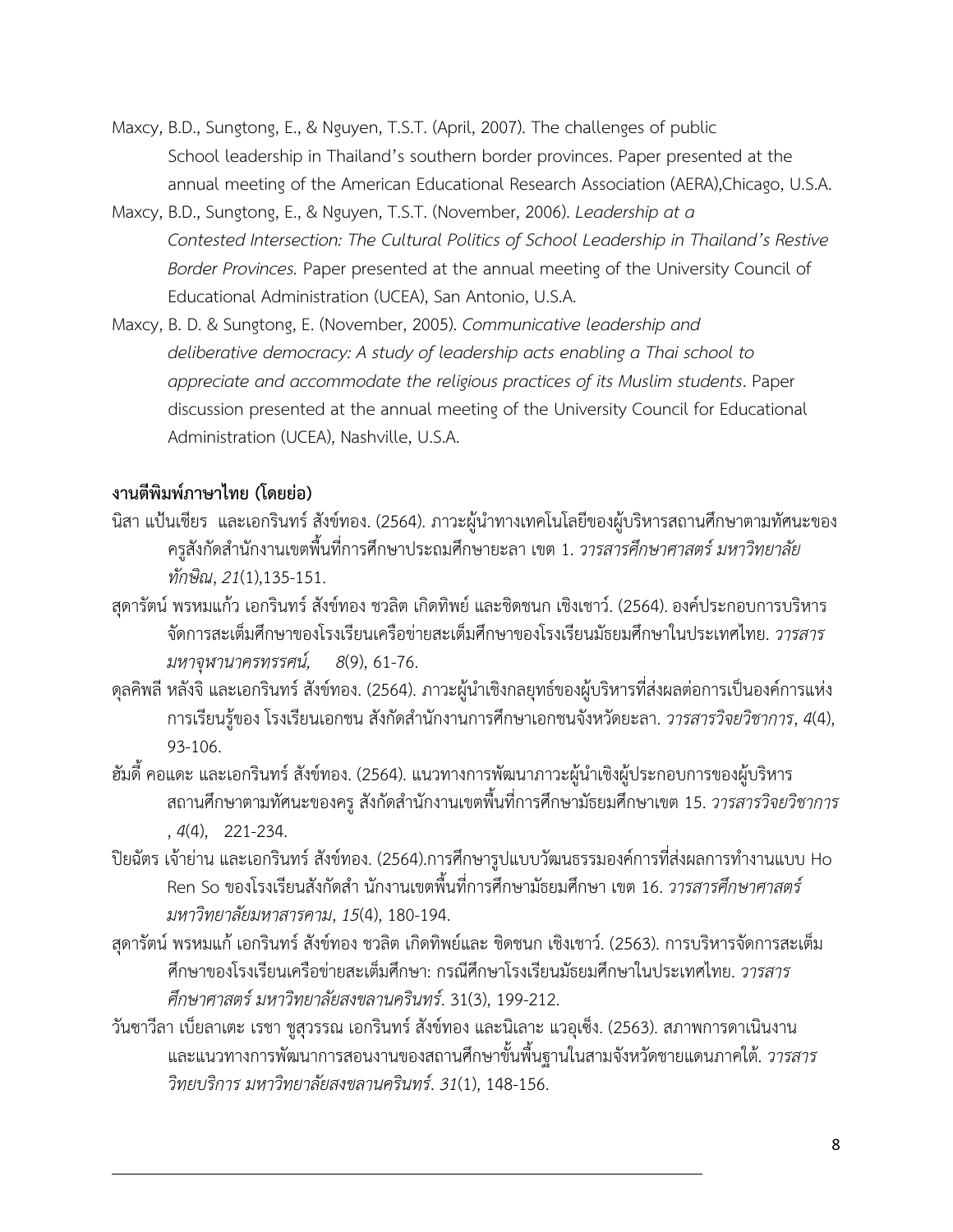- ภิรมย์จีนธาดา เอกรินทร์สังข์ทอง และ เรชา ชูสุวรรณ. (2563). องค์ประกอบในการส่งเสริมการจัดการศึกษา เพื่อความยุติธรรมทางสังคมในสถานศึกษาในสามจังหวัดชายแดนภาคใต้. *วารสารวิทยบริการ มหาวิทยาลัยสงขลานครินทร์*. *31*(1), 136-147.
- ฐิติกร ทองสุกใส, เอกรินทร์สังข์ทอง, ธีร หฤทัยธนาสันต์และ คณิตา นิจจรัลกุล, (2562) "การศึกษาสภาพ การบริหารจัดการพหุวัฒนธรรมศึกษาสาหรับการศึกษาปฐมวัยในจังหวัดชายแดนภาคใต้". Veridian E-Journat, SiLpakorn University 2(13), พฤษภาคม –มิถุนายน 2562.
- ทิฆัมพร สมพงษ์วุฒิชัย เนียมเทศ เอกรินทร์สังข์ทอง และเรชา ชูสุวรรณ์. (2559). การบริหารสถานศึกษาใน สังคมพหุวัฒนธรรมในสามจังหวัดชายแดนภาคใต้. *วารสารหาดใหญ่วิชาการ* มหาวิทยาลัยหาดใหญ่*, 14*(1), (มกราคม-มิถุนายน), 97-107.
- บุรินทร์สหะวิระยะ เรชา ชูสุวรรณ และเอกรินทร์สังข์ทอง. (2559). แนวทางการจัดฝึกประสบการณ์วิชาชีพ ครูของคณะศึกษาศาสตร์มหาวิทยาลัยสงขลานครินทร์วิทยาเขตปัตตานี. *วารสารศึกษาศาสตร์ มหาวิทยาลัยสงขลานครินทร์*. 27(1), 176-194.
- ภิรมย์จีนธาดา เอกรินทร์สังข์ทอง และเรชา ชูสุวรรณ. (2559). ความยุติธรรมทางสังคมกับการจัดการศึกษา. *วารสารวิทยบริการ มหาวิทยาลัยสงขลานครินทร์*. 27(3). 171-181.
- รังสรรค์วัฒนาชัยวณิช เอกรินทร์สังข์ทอง และเรชา ชูสุวรรณ. (2559). สภาพการดาเนินงาน ปัญหาและแนว ทางการพัฒนาวิทยาลัยสงฆ์สังกัดมหาวิทยาลัยมหาจุฬาลงกรณราชวิทยาลัย. *วารสารวิทยบริการ มหาวิทยาลัยสงขลานครินทร์*. 27(3). 171-181
- สุมาวดี พวงจันทร์ เอกรินทร์ สังข์ทอง ผ่องศรี วาณิชย์ศุภวงศ์และ เรชา ชูสุวรรณ. (2558). การพัฒนาการ จัดการอาชีวศึกษาของเขตพัฒนาพิเศษเฉพาะกิจจังหวัดชายแดนภาคใต้. *วารสารวิทยบริการ มหาวิทยาลัยสงขลานครินทร์*, 26(2), (พฤษภาคม-สิงหาคม), 122-130.
- รุจนีเอ้งฉ้วน เอกรินทร์สังข์ทองและ ธีร หฤทัยธนาสันติ์. (2557). พัฒนาการในการจัดการศึกษาโดย ครอบครัวในประเทศไทย. *วารสารศึกษาศาสตร์มหาวิทยาลัยสงขลานครินทร์วิทยาเขตปัตตานี*. 26(3), 15-31.
- เอกรินทร์สังข์ทอง. (2557). มุมมองของผู้อานวยการโรงเรียนของรัฐในสามจังหวัดชายแดน ภาคใต้ต่อแนวคิดพหุวัฒนธรรมนิยมและพหุวัฒนธรรมศึกษา. *วารสารสงขลานครินทร์ฉบับสังคมศาสตร์ และมนุษยศาสตร์*. *20*(3), 89-112.
- เอกรินทร์สังข์ทอง. (2557). รูปแบบการบริหารจัดการ ปัญหาและข้อเสนอแนะเชิงนโยบายในการ บริหารจัดการโรงเรียนขนาดเล็กของโรงเรียนประถมศึกษาในสามจังหวัดชายแดนภาคใต้. *วารสารวิจัย การศึกษา. 2*(3), 29-39.
- เอกรินทร์สังข์ทอง และชวลิต เกิดทิพย์. (2556). *ความขัดแย้งและการแก้ไขความขัดแย้งในช่วงเวลา ความไม่สงบ: กรณีศึกษาของโรงเรียนประถมศึกษาในจังหวัดชายแดนภาคใต้ของประเทศไทย.* ปัตตานี: โครงการมหาวิทยาลัยวิจัยแห่งชาติมหาวิทยาลัยสงขลานครินทร์.
- เอกรินทร์สังข์ทอง, ศักรินทร์ชนประชา, กิตติรัษฎาวงศ์, เฉลิมเกียรติส้มเกิด. (2555). *การ กาหนดนโยบายและการนานโยบายโรงเรียนแนวพหุวัฒนธรรมศึกษาไปสู่การปฏิบัติ: กรณีศึกษาโรงเรียน เทศบาลสามัคคีจังหวัดปัตตานี.* ปัตตานี: สถาบันวิจัยและพัฒนาสุขาภาพภาคใต้.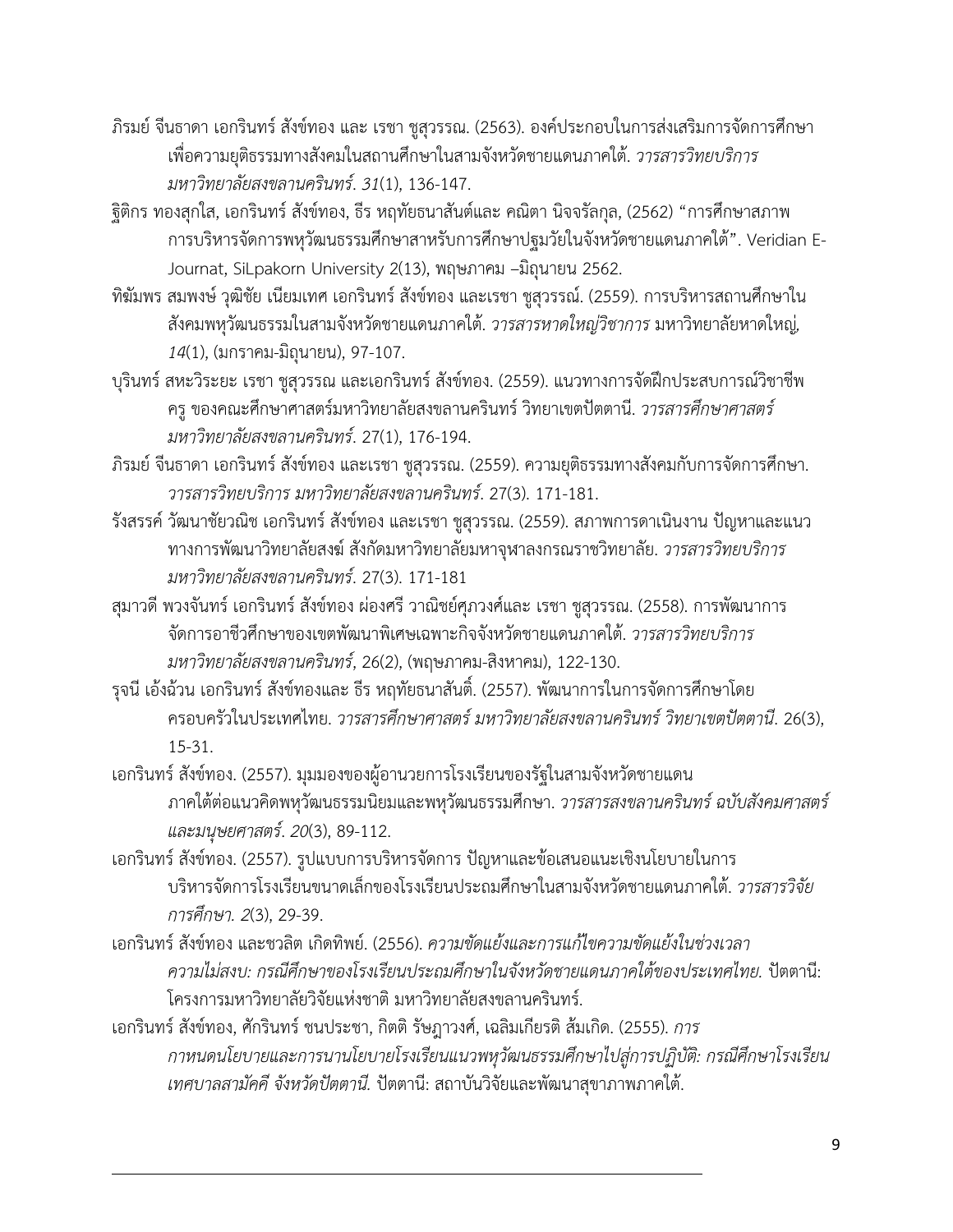- บรรจง ฟ้ารุ่งสาง ไข่มุก อุทยาวลีเอกรินทร์สังข์ทอง และไซซ๊อล หะยีอาวัง. (2554). การปฏิรูปการศึกษา จังหวัดชายแดนภาคใต้. *วารสารสงขลานครินทร์ฉบับสังคมศาสตร์และมนุษยศาสตร์.* 17(11), 157-174.
- เอกรินทร์สังข์ทอง และคณิตา นิจจรัลกุล. (2552). ความท้าทายองค์การของนักการศึกษา ในยุคการ ปฏิรูปการศึกษาและความไม่สงบ: กรณีศึกษาจังหวัดชายแดนภาคใต้. *วารสารสงขลานครินทร์ฉบับ สังคมศาสตร์และมนุษยศาสตร์. 18*(2), 123-153.

## **Proceedings**

- สุนันทา แก่นแก้ว และเอกรินทร์ สังข์ทอง. (2564). การบริหารสถานศึกษาของผู้อำนวยการโรงเรียนประถมศึกษา ่ ของรัฐตามแนวทางพหุวัฒนธรรมศึกษาในเขตพื้นที่อำเภอเบตง. ใน การประชุมวิชาการระดับชาติ ศึกษาศาสตร์วิจัย ครั้งที่ 8 และนานาชาติ ครั้งที่ 4 นวศึกษาที่ยั่งยืนในช่วงเวลาแห่งความท้าทาย (หน้า 850-867). ปัตตานี: คณะศึกษาศาสตร์ มหาวิทยาลัยสงขลานครินทร์: . (1-2 มิถุนายน 2564)
- จุฑาณัฐ นาคเรือง และเอกรินทร์ สังข์ทอง. (2564). บรรยากาศองค์การที่ส่งผลต่อประสิทธิผลของโรงเรียน สังกัด ส านักงานเขตพื้นที่การศึกษาประถมศึกษาสุราษฎร์ธานี เขต 2. ใน การประชุมวิชาการระดับชาติ ศึกษาศาสตร์วิจัย ครั้งที่ 8 และนานาชาติ ครั้งที่ 4 นวศึกษาที่ยั่งยืนในช่วงเวลาแห่งความท้าทาย (หน้า 2165-2180). ปัตตานี: คณะศึกษาศาสตร์ มหาวิทยาลัยสงขลานครินทร์: . (1-2 มิถุนายน 2564)
- สุนิศา ซ้ายหนู และเอกรินทร์ สังข์ทอง. (2564). ภาวะผู้นำเชิงนวัตกรรมของผู้บริหารสถานศึกษา ในเครือข่าย ่ ทะเลสองห้อง สังกัดสำนักงานเขตพื้นที่การศึกษาประถมศึกษาตรังเขต 2. ใน การประชุมวิชาการ ระดับชาติศึกษาศาสตร์วิจัย ครั้งที่ 8 และนานาชาติ ครั้งที่ 4 นวศึกษาที่ยั่งยืนในช่วงเวลาแห่งความท้า ทาย (หน้า 1622-1638). ปัตตานี: คณะศึกษาศาสตร์ มหาวิทยาลัยสงขลานครินทร์: . (1-2 มิถุนายน 2564)
- จิรัชญา สุวรรณสิงห์, กนกวรรณ โสภณมงคลกุล, ชญาภา บุญห่อ, นราวิชญ์ เดชา และเอกรินทร์ สังข์ทอง. (2564). ข้อเสนอแนะเชิงนโยบายในการขับเคลื่อนการดำเนินงานของสำนักงานศึกษาธิการจังหวัดตรัง. ใน การประชุมวิชาการระดับชาติศึกษาศาสตร์วิจัย ครั้งที่ 8 และนานาชาติ ครั้งที่ 4 นวศึกษาที่ยั่งยืนใน ช่วงเวลาแห่งความท้าทาย (หน้า 461-475). ปัตตานี: คณะศึกษาศาสตร์ มหาวิทยาลัยสงขลานครินทร์: . (1-2 มิถุนายน 2564)
- ี่ สุขสันต์ ยุบลชิต และเอกรินทร์ สังข์ทอง. (2564). การใช้อำนาจของผู้บริหารสถานศึกษาเพื่อการเปลี่ยนแปลง องค์กร กรณีศึกษาโรงเรียนพระราชทานสำนักงานเขตพื้นที่การศึกษาประถมศึกษากระบี่. ใน การประชุม วิชาการระดับชาติศึกษาศาสตร์วิจัย ครั้งที่ 8 และนานาชาติ ครั้งที่ 4 นวศึกษาที่ยั่งยืนในช่วงเวลาแห่ง ความท้าทาย (หน้า 3016-3036). ปัตตานี: คณะศึกษาศาสตร์ มหาวิทยาลัยสงขลานครินทร์: . (1-2 มิถนายน 2564)
- ศิริวรรณ มาลยารมย์, ตอยีบะห์ ยามา และเอกรินทร์ สังข์ทอง. (2564). การพัฒนาสมรรถนะหลักของสำนักงาน ศึกษาธิการจังหวัดนราธิวาส. ใน การประชุมวิชาการระดับชาติศึกษาศาสตร์วิจัย ครั้งที่ 8 และนานาชาติ ครั้งที่ 4 นวศึกษาที่ยั่งยืนในช่วงเวลาแห่งความท้าทาย (หน้า 1945-1961). ปัตตานี: คณะศึกษาศาสตร์ มหาวิทยาลัยสงขลานครินทร์: . (1-2 มิถุนายน 2564)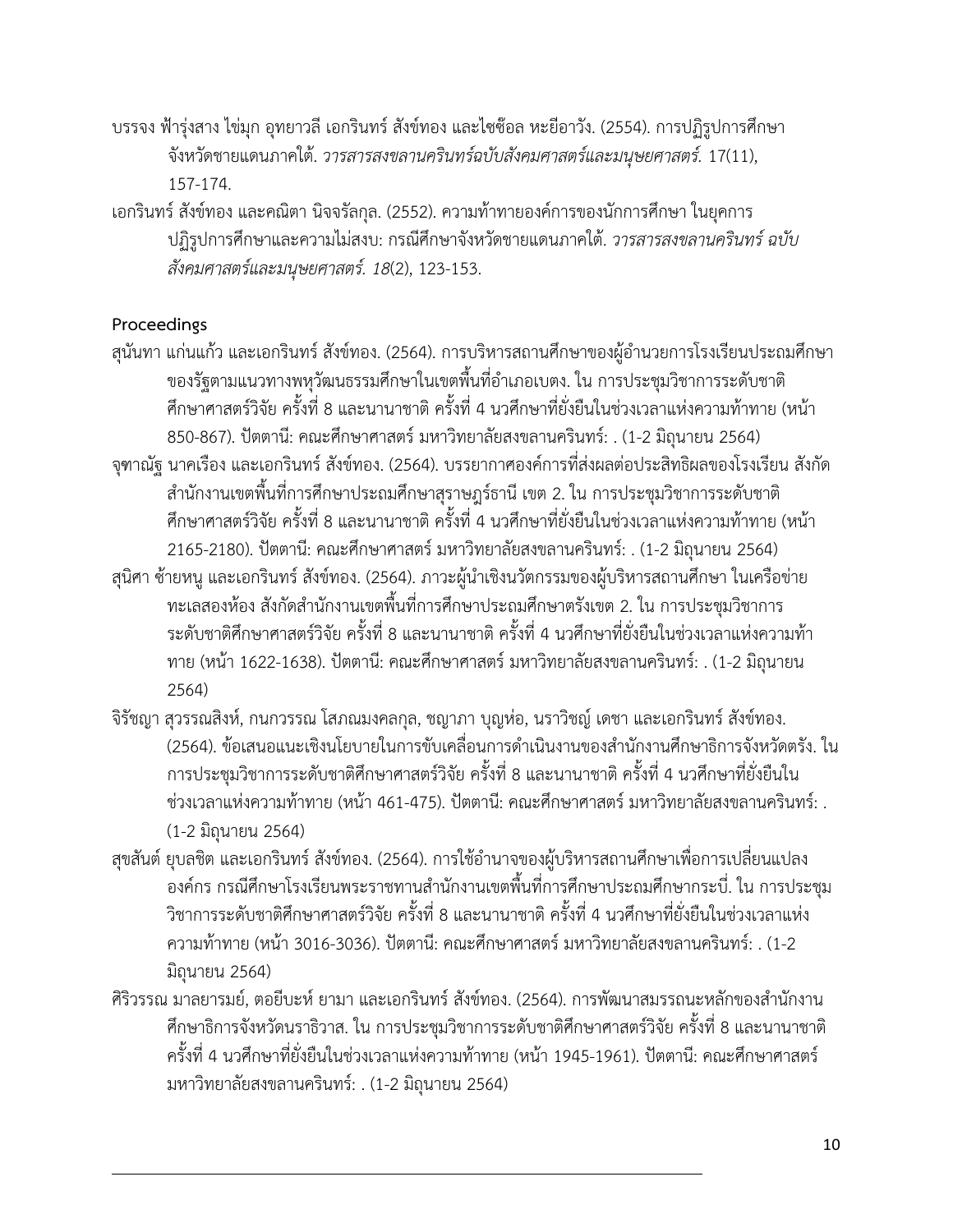- ู้สัจตรีญา อาดำ, รุ่งนภา แสงยิ่ง, สันติพร ส่อสืบ และเอกรินทร์ สังข์ทอง. (2564). การพัฒนาสมรรถนะองค์การ ของสำนักงานศึกษาธิการจังหวัดตรังในยุค Disruptive Education. ใน การประชุมวิชาการระดับชาติ ศึกษาศาสตร์วิจัย ครั้งที่ 8 และนานาชาติ ครั้งที่ 4 นวศึกษาที่ยั่งยืนในช่วงเวลาแห่งความท้าทาย (หน้า 1353-1368). ปัตตานี: คณะศึกษาศาสตร์ มหาวิทยาลัยสงขลานครินทร์: . (1-2 มิถุนายน 2564)
- พิทักษ์พล อินมณเฑียร, สรินยา ม่านโคกสูง, ศิริพร พลสิน และเอกรินทร์ สังข์ทอง. (2564). การศึกษาสมรรถนะ ิ หลักของสำนักงานศึกษาธิการจังหวัดสงขลา. ใน การประชุมวิชาการระดับชาติศึกษาศาสตร์วิจัย ครั้งที่ 8 และนานาชาติ ครั้งที่ 4 นวศึกษาที่ยั่งยืนในช่วงเวลาแห่งความท้าทาย (หน้า 2250-2265). ปัตตานี: คณะ ศึกษาศาสตร์ มหาวิทยาลัยสงขลานครินทร์: . (1-2 มิถุนายน 2564)
- ชาติรัตน์ พรหมชาติ และเอกรินทร์ สังข์ทอง. (2564). ภาวะผู้นำเชิงนวัตกรรมของผู้บริหารที่ส่งผลต่อทักษะการ สร้างสรรค์นวัตกรรมของครูโรงเรียนในสังกัดสำนักงานเขตพื้นที่การศึกษาประถมศึกษาสงขลาเขต 2. ใน การประชุมวิชาการระดับชาติศึกษาศาสตร์วิจัย ครั้งที่ 8 และนานาชาติ ครั้งที่ 4 นวศึกษาที่ยั่งยืนใน ช่วงเวลาแห่งความท้าทาย (หน้า 1639-1668). ปัตตานี: คณะศึกษาศาสตร์ มหาวิทยาลัยสงขลานครินทร์: (1-2 มิถุนายน 2564)
- ธัญนันท์ เพชรรักษ์, ชญาภา บุญห่อ, นราวิชญ์ เดชา และเอกรินทร์ สังข์ทอง. (2564). การพัฒนาสมรรถนะหลัก องค์การของสำนักงานศึกษาธิการจังหวัดสงขลา ในยุค Disruptive Education. ใน การประชุมวิชาการ ระดับชาติศึกษาศาสตร์วิจัย ครั้งที่ 8 และนานาชาติ ครั้งที่ 4 นวศึกษาที่ยั่งยืนในช่วงเวลาแห่งความท้า ทาย (หน้า 476-492). ปัตตานี: คณะศึกษาศาสตร์ มหาวิทยาลัยสงขลานครินทร์: . (1-2 มิถุนายน 2564)
- พชรพร อรรถสงเคราะห์, สุพิตรา จงบุรี และเอกรินทร์ สังข์ทอง. (2564). ความเสี่ยงและการบริหารความเสี่ยง ของส านักงานศึกษาธิการจังหวัดในภาคใต้. ใน การประชุมวิชาการระดับชาติศึกษาศาสตร์วิจัย ครั้งที่ 8 และนานาชาติ ครั้งที่ 4 นวศึกษาที่ยั่งยืนในช่วงเวลาแห่งความท้าทาย (หน้า 1962-1976). ปัตตานี: คณะ ศึกษาศาสตร์ มหาวิทยาลัยสงขลานครินทร์: . (1-2 มิถุนายน 2564)
- ตีญาณี สันนะกิจ, ทิพวรรณ ชอบทำกิจ, ประยุทธ ทักษิณ และเอกรินทร์ สังข์ทอง. (2564). ข้อเสนอแนะเชิง ้นโยบายในการขับเคลื่อนการดำเนินงานของสำนักงานศึกษาธิการจังหวัดสตูล. ใน การประชุมวิชาการ ระดับชาติศึกษาศาสตร์วิจัย ครั้งที่ 8 และนานาชาติ ครั้งที่ 4 นวศึกษาที่ยั่งยืนในช่วงเวลาแห่งความท้า ทาย (หน้า 1379-1395). ปัตตานี: คณะศึกษาศาสตร์ มหาวิทยาลัยสงขลานครินทร์: . (1-2 มิถุนายน 2564)
- วิษณุ จันทะสะเร, ว่านณิฐา สะดี และเอกรินทร์ สังข์ทอง. (2564). การพัฒนาสมรรถนะหลักของสำนักงาน ศึกษาธิการจังหวัดพัทลุง. ใน การประชุมวิชาการระดับชาติศึกษาศาสตร์วิจัย ครั้งที่ 8 และนานาชาติ ครั้ง ที่ 4 นวศึกษาที่ยั่งยืนในช่วงเวลาแห่งความท้าทาย (หน้า 2279-2300). ปัตตานี: คณะศึกษาศาสตร์ มหาวิทยาลัยสงขลานครินทร์: . (1-2 มิถุนายน 2564)
- กฤษฎา หมื่นพล, สายสิญจน์ ศรีสมโภชน์, จุฬาลักษณ์ มาตรชมภู และเอกรินทร์ สังข์ทอง. (2564). ข้อเสนอแนะ เชิงนโยบายในการขับเคลื่อนการดำเนินงานของสำนักงานศึกษาธิการจังหวัดพัทลุง. ใน การประชุม วิชาการระดับชาติศึกษาศาสตร์วิจัย ครั้งที่ 8 และนานาชาติ ครั้งที่ 4 นวศึกษาที่ยั่งยืนในช่วงเวลาแห่ง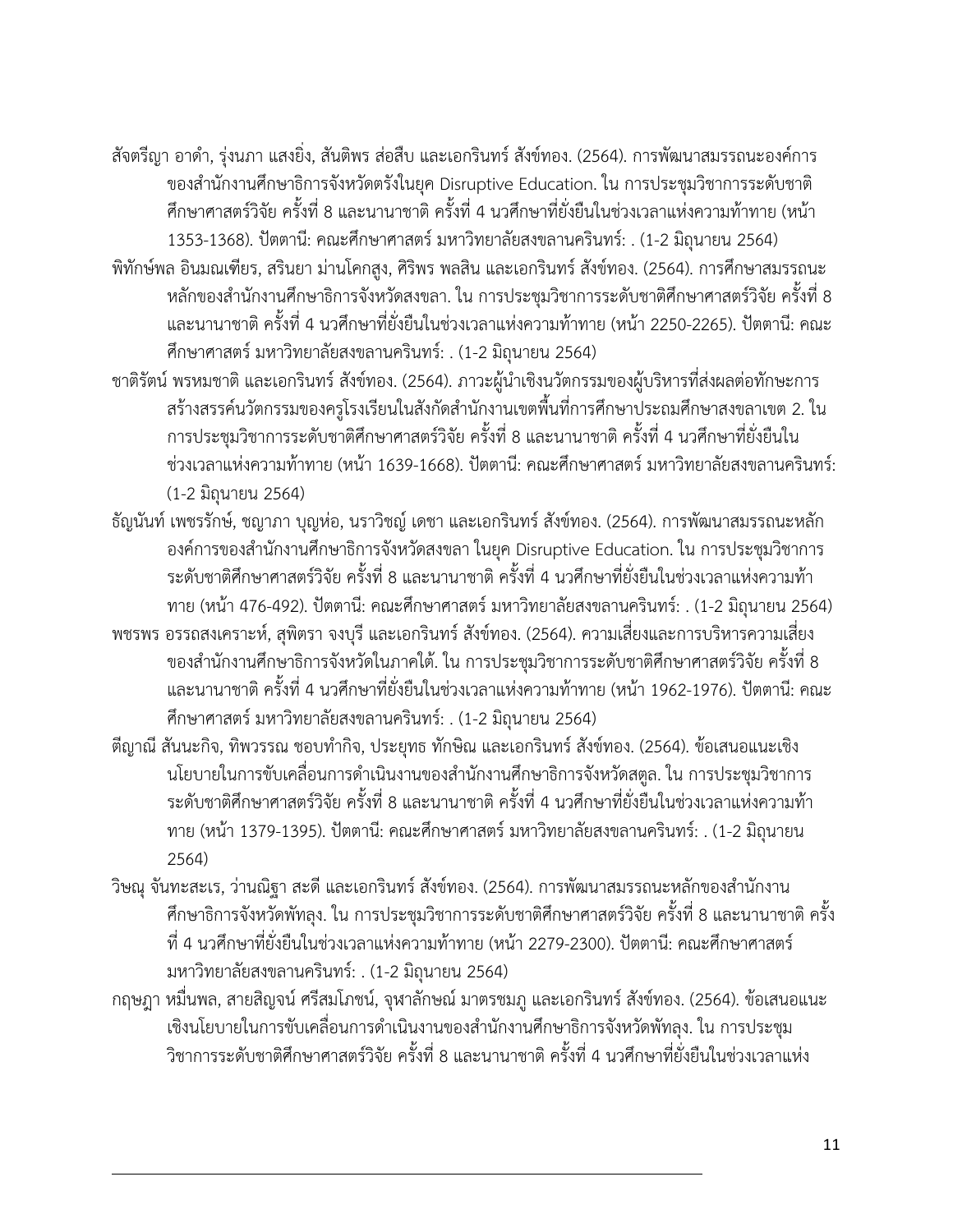ความท้าทาย (หน้า 1762-1778). ปัตตานี: คณะศึกษาศาสตร์ มหาวิทยาลัยสงขลานครินทร์: . (1-2 มิถุนายน 2564)

- จิรัชญา สุวรรณสิงห์, กนกวรรณ โสภณมงคลกุล, ขวัญชนก พุฒซ้อน และเอกรินทร์ สังข์ทอง. (2564). ข้อเสนอแนะเชิงนโยบายในการขับเคลื่อนการดำเนินงานของสำนักงานศึกษาธิการจังหวัดตรัง. ใน การ ประชุมวิชาการระดับชาติศึกษาศาสตร์วิจัย ครั้งที่ 8 และนานาชาติ ครั้งที่ 4 นวศึกษาที่ยั่งยืนในช่วงเวลา แห่งความท้าทาย (หน้า 461-475). ปัตตานี: คณะศึกษาศาสตร์ มหาวิทยาลัยสงขลานครินทร์: . (1-2 มิถุนายน 2564)
- ศิริพร ชูมัง และเอกรินทร์ สังข์ทอง. (2564). การศึกษาภาวะผู้นำเหนือผู้นำของผู้บริหารสถานศึกษาในโรงเรียน ประถมศึกษา จังหวัดสงขลา. ใน การประชุมวิชาการระดับชาติศึกษาศาสตร์วิจัย ครั้งที่ 8 และนานาชาติ ครั้งที่ 4 นวศึกษาที่ยั่งยืนในช่วงเวลาแห่งความท้าทาย (หน้า 1992-2006). ปัตตานี: คณะศึกษาศาสตร์ มหาวิทยาลัยสงขลานครินทร์: . (1-2 มิถุนายน 2564)
- ซูฟูวัน เจะแต และเอกรินทร์ สังข์ทอง. (2564). การนำนวัตกรรมการศึกษาชั้นเรียนและวิธีการแบบเปิดสู่การ ปฏิบัติในสถานศึกษากรณีศึกษา: โรงเรียนประถมศึกษาสังกัดสำนักงานการศึกษาเอกชนจังหวัดสงขลา. ใน การประชุมวิชาการระดับชาติศึกษาศาสตร์วิจัย ครั้งที่ 8 และนานาชาติ ครั้งที่ 4 นวศึกษาที่ยั่งยืนใน ช่วงเวลาแห่งความท้าทาย (หน้า 1486-1507). ปัตตานี: คณะศึกษาศาสตร์ มหาวิทยาลัยสงขลานครินทร์: . (1-2 มิถุนายน 2564)
- ปัทมาพร ใจการ, ปรัชรวี พรหมบุญแก้ว, ฟิกรี แก้วนวล และเอกรินทร์ สังข์ทอง. (2564). การพัฒนาสมรรถนะ หลักองค์การของสำนักงานศึกษาธิการจังหวัดกระบี่ ในยุค Disruptive Education. ใน การประชุม วิชาการระดับชาติศึกษาศาสตร์วิจัย ครั้งที่ 8 และนานาชาติ ครั้งที่ 4 นวศึกษาที่ยั่งยืนในช่วงเวลาแห่ง ความท้าทาย (หน้า 2347-2363). ปัตตานี: คณะศึกษาศาสตร์ มหาวิทยาลัยสงขลานครินทร์: . (1-2 มิถุนายน 2564)
- ธีรพล หาญสุด, กุลภัสสรณ์ เทพทอง, จิราภรณ์ จันทร์หอม และเอกรินทร์ สังข์ทอง. (2564). ข้อเสนอแนะเชิง ้นโยบายในการขับเคลื่อนการดำเนินงานของสำนักงานศึกษาธิการจังหวัดตรัง. ใน การประชุมวิชาการ ระดับชาติศึกษาศาสตร์วิจัย ครั้งที่ 8 และนานาชาติ ครั้งที่ 4 นวศึกษาที่ยั่งยืนในช่วงเวลาแห่งความท้า ทาย (หน้า 1848-1862). ปัตตานี: คณะศึกษาศาสตร์ มหาวิทยาลัยสงขลานครินทร์: . (1-2 มิถุนายน 2564)
- ธวัชชัย บุญทองศรี และเอกรินทร์ สังข์ทอง. (2564). สมรรถนะของผู้บริหารสถานศึกษา ตามทัศนคติของครูยุค ้ เจนเนอเรชั่น วาย สังกัดสำนักงานเขตพื้นที่การศึกษาประถมศึกษายะลา เขต 3. ใน การประชุมวิชาการ ระดับชาติศึกษาศาสตร์วิจัย ครั้งที่ 8 และนานาชาติ ครั้งที่ 4 นวศึกษาที่ยั่งยืนในช่วงเวลาแห่งความท้า ทาย (หน้า 833-849). ปัตตานี: คณะศึกษาศาสตร์ มหาวิทยาลัยสงขลานครินทร์: . (1-2 มิถุนายน 2564)
- ธนาภรณ์ หมื่นชนะ และเอกรินทร์ สังข์ทอง. (2564). การบริหารเชิงกลยุทธ์ของผู้บริหารสถานศึกษาที่ได้รับรางวัล ิ ทรงคุณค่า สพฐ. (OBEC AWARDS) ระดับชาติ สังกัดสำนักงานเขตพื้นที่การศึกษาประถมศึกษาพัทลุง เขต 1. ใน การประชุมวิชาการระดับชาติศึกษาศาสตร์วิจัย ครั้งที่ 8 และนานาชาติ ครั้งที่ 4 นวศึกษาที่ ยั่งยืนในช่วงเวลาแห่งความท้าทาย (หน้า 2145-2164). ปัตตานี: คณะศึกษาศาสตร์ มหาวิทยาลัยสงขลานครินทร์: . (1-2 มิถุนายน 2564)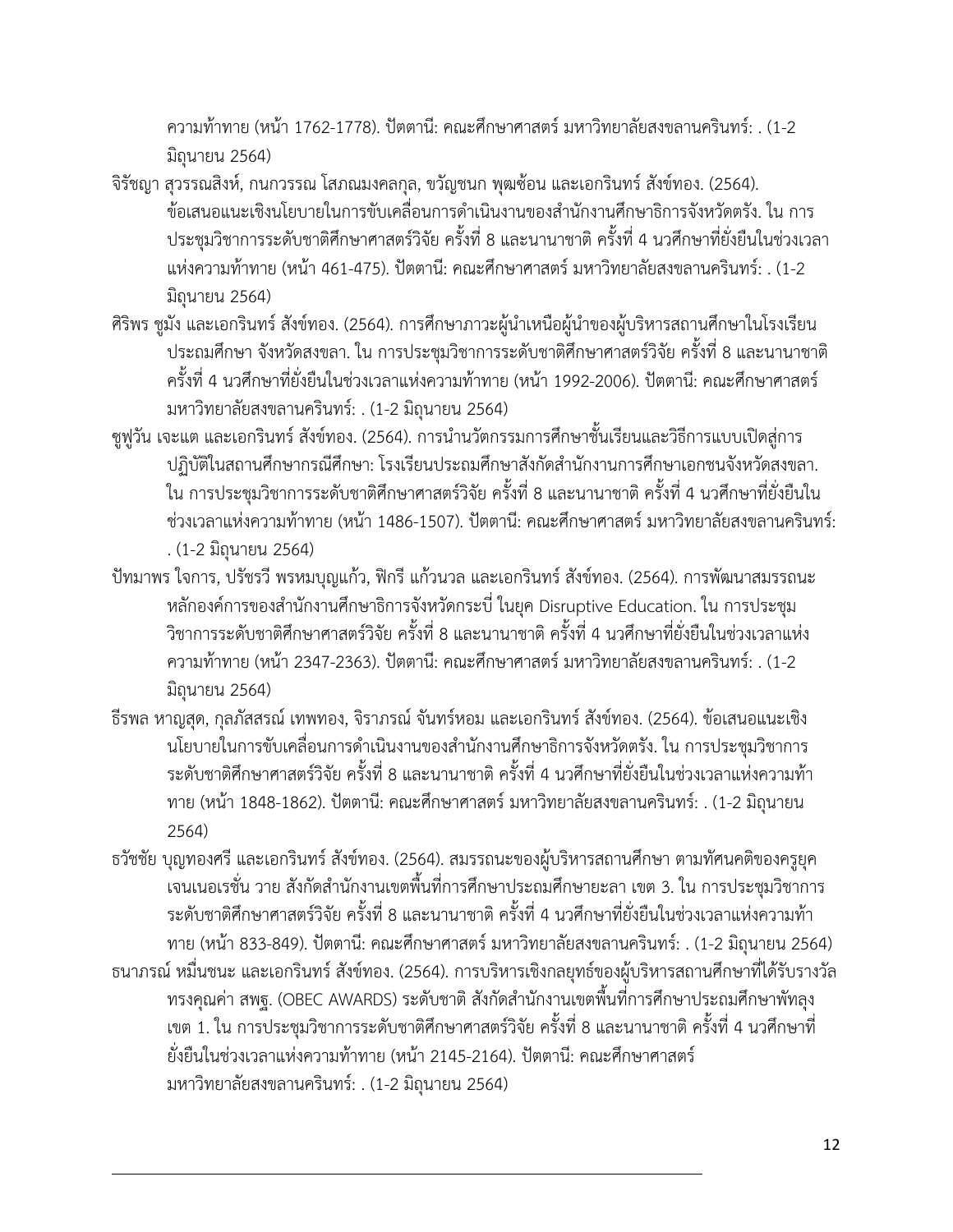- รชยา อังกูรวัฒนกิจ, ปาริศา จันทรพัฒน์ และเอกรินทร์ สังข์ทอง. (2564). การพัฒนานวัตกรรมการจัดการเรียนรู้: กรณีศึกษาโรงเรียนอนุบาลดินสอ. ใน การประชุมวิชาการระดับชาติศึกษาศาสตร์วิจัย ครั้งที่ 8 และ นานาชาติ ครั้งที่ 4 นวศึกษาที่ยั่งยืนในช่วงเวลาแห่งความท้าทาย (หน้า 1588-1605). ปัตตานี: คณะ ศึกษาศาสตร์ มหาวิทยาลัยสงขลานครินทร์: . (1-2 มิถุนายน 2564)
- ธีรนัย หนูอุไร, จุฑามาศ บัวชื่น และเอกรินทร์ สังข์ทอง. (2564). ข้อเสนอแนะเชิงนโยบายในการขับเคลื่อนการ ์ ดำเนินงานของสำนักงานศึกษาธิการจังหวัดกรณีศึกษา : สำนักงานศึกษาธิการจังหวัดสงขลา. ใน การ ประชุมวิชาการระดับชาติศึกษาศาสตร์วิจัย ครั้งที่ 8 และนานาชาติ ครั้งที่ 4 นวศึกษาที่ยั่งยืนในช่วงเวลา แห่งความท้าทาย (หน้า 2379-2397). ปัตตานี: คณะศึกษาศาสตร์ มหาวิทยาลัยสงขลานครินทร์: . (1-2 มิถุนายน 2564)
- ทรรศพร บทจร, นุชวรา ปูรณัน, ชรินทร์ สีสุข และเอกรินทร์ สังข์ทอง. (2564). ข้อเสนอแนะเชิงนโยบายในการ ขับเคลื่อนการดำเนินงานของสำนักงานศึกษาธิการจังหวัดสงขลา. ใน การประชุมวิชาการระดับชาติ ศึกษาศาสตร์วิจัย ครั้งที่ 8 และนานาชาติ ครั้งที่ 4 นวศึกษาที่ยั่งยืนในช่วงเวลาแห่งความท้าทาย (หน้า 1895-1910). ปัตตานี: คณะศึกษาศาสตร์ มหาวิทยาลัยสงขลานครินทร์: . (1-2 มิถุนายน 2564)
- สุดารัตน์ พรหมแก้ว, เอกรินทร์ สังข์ทอง, ชวลิต เกิดทิพย์ชิดชนก เชิงเชาว์. (2562). การบริหารจัดการสะเต็ม ศึกษาของโรงเรียนเครือข่ายสะเต็มศึกษา กรณีศึกษา โรงเรียนมัธยมศึกษาในภาคใต้. ใน การประชุม วิชาการระดับชาติ "ศึกษาศาสตร์วิจัย" ครั้งที่ 6 "Innovative Research and Education beyond the Future" (หน้า 1495-1504). โรงแรมหรรษา เจบี หาดใหญ่ จังหวัดสงขลา: . (18-19 กรกฎาคม 2562)
- ยิ่งศักดิ์ สุรวโณบล, เอกรินทร์ สังข์ทอง วรลักษณ์ ชูกำเนิด. (2562). ปัจจัยการตัดสินใจของผู้ปกครองนักเรียนไทย ต่อการส่งบุตรหลานเข้าเรียนในโรงเรียนนานาชาติ ชั้นประถมศึกษาปีที่ 1 จังหวัดภูเก็ต. ใน การประชุม วิชาการระดับชาติ "ศึกษาศาสตร์วิจัย" ครั้งที่ 6 "Innovative Research and Education beyond the Future" (หน้า 505-514). โรงแรมหรรษา เจบี หาดใหญ่ จังหวัดสงขลา: . (18-19 กรกฎาคม 2562)

## เอกสารคำส<sup>ุ</sup>ลน

เอกรินทร์สังข์ทอง. (2562). *หลักการนโยบายและกระบวนการบริหารการศึกษา.* ปัตตานี. (สาเนา)

# **งานบริการทางวิชาการระดับนานาชาติ**

-Editorial review board of Journal of School Leadership (JSL), U.S.A. (Scopus database) (2015) International editorial board of Journal of Educational Administration and History (Scopus database) (2018-present)

-Associate Editor in Frontier in Education, Switzerland: Scopus (2563-present)